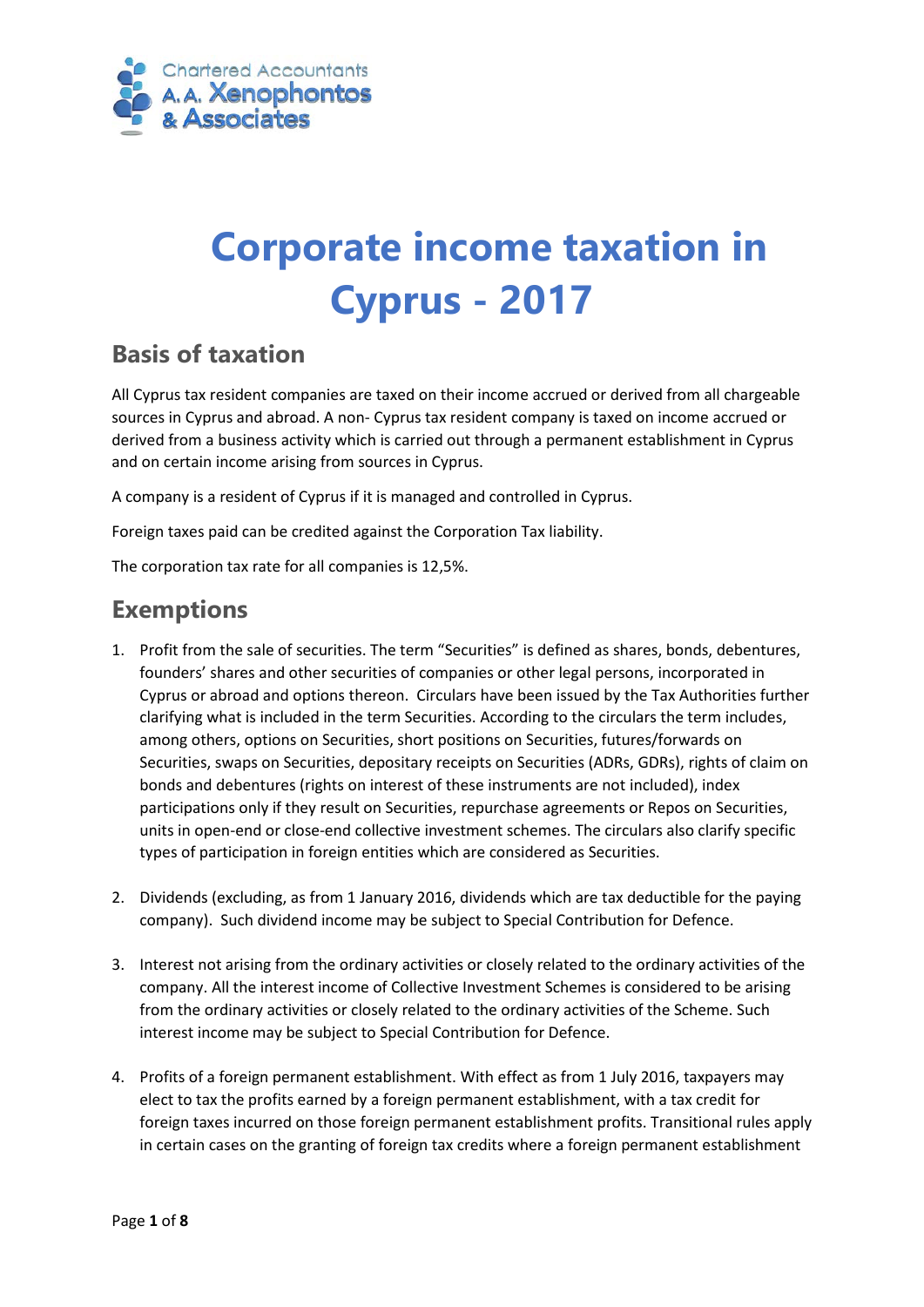

was previously exempt and subsequently a taxpayer elects to be subject to tax on the profits of the foreign permanent establishment.

5. Gains relating to foreign exchange differences (forex) with the exception of forex arising from trading in foreign currencies and related derivatives.

# **Deductions**

Generally, expenses incurred wholly and exclusively in earning taxable income and supported by documentary evidence are deductible for corporate tax purpose, including:

- 1. Interest expense incurred for the direct or indirect acquisition of 100% of the share capital of a subsidiary company will be treated as deductible for income tax purposes provided that the 100% subsidiary company does not own (directly or indirectly) any assets that are not used in the business. If the subsidiary owns (directly or indirectly) assets not used in the business the interest expense deduction is restricted to the amount which relates to assets used in the business. This applies for acquisitions of subsidiaries from 1 January 2012.
- 2. Equity introduced to a Cyprus company or a permanent establishment of a non-Cyprus tax resident company as from 1 January 2015 (new equity) in the form of paid-up share capital or share premium is eligible for an annual notional interest deduction (NID). New equity can be contributed either in cash or in kind. In the case of assets in kind the amount of new equity may not exceed the market value of the asset, which must be substantiated. Reserves existing as at 31 December 2014 can only be considered as new equity if they are used for financing new business activities. The annual NID deduction is calculated as an interest rate on the new equity. The relevant interest rate is the yield on 10-year government bonds (as at December 31 of the prior tax year) of the country where the funds are employed in the business of the company plus a 3% premium (subject to a minimum amount which is the yield on the 10 year Cyprus government bond as at the same date plus a 3% premium). For 2016, the minimum relevant interest rate is 6,685%. A taxpayer may elect not to claim all or part of the available NID for a particular tax year. The NID deduction cannot exceed 80% of the taxable profit derived from assets financed by new equity (as calculated prior to the NID deduction).
- 3. 80% of the net profit, as calculated using the modified nexus fraction, of royalty income, embedded income and other qualifying income derived from qualifying intangible assets in the 'new' Cyprus intellectual property (IP) box (provision applies with effect from 1 July 2016). 'Intangible assets' comprise patents, copyrighted software, utility models, intangible assets that grant protection to plants and genetic material, orphan drug designations, extensions of patent protection. It also comprises of other intangible assets which are non-obvious, useful and novel, that are certified as such by a designated authority, and where the taxpayer satisfies size criteria (i.e. annual IP related revenue does not exceed €7,5m for the taxpayer, and group total annual revenue does not exceed €50m, using a 5-year average for both calculations). A fraction is applied to the net profit based on research and development (R&D) activity of the taxpayer; the higher the amount of R&D undertaken by the taxpayer itself (or via a taxable foreign permanent establishment or via unrelated third party outsourcing), the higher the amount of R&D fraction (modified nexus fraction).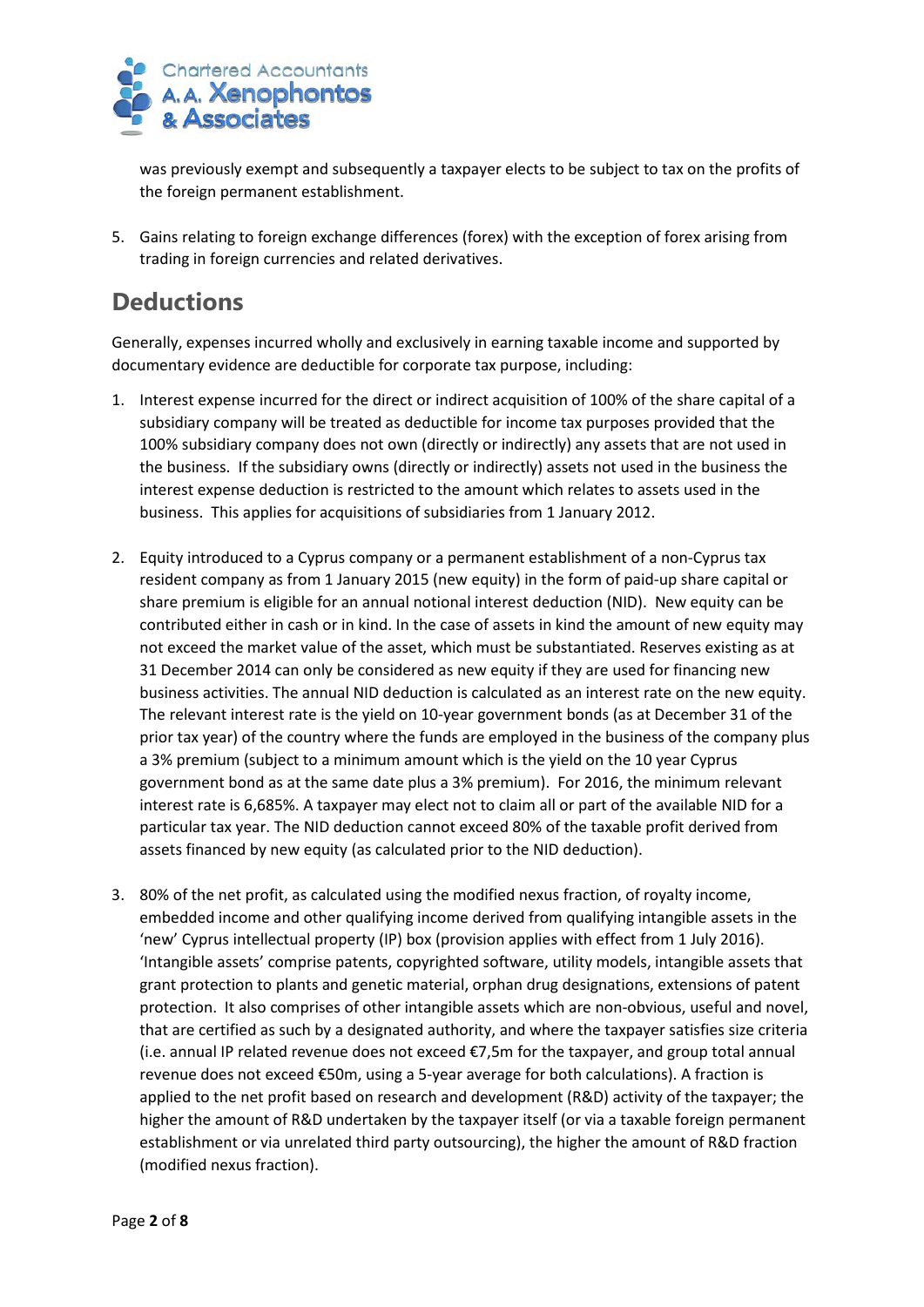

- 4. 80% of the net profit of royalty income, embedded income and other qualifying income derived from qualifying intangible assets in the 'old' Cyprus IP box. The term 'intangible assets' includes copyrights, patents and trademarks. The old Cyprus IP box closed as from 30 June 2016. Under transitional/grandfathering rules, taxpayers with intangible assets that were already included in the old Cyprus IP box as at 30 June 2016 continue to apply the old Cyprus IP box provisions for a further five years i.e. until 30 June 2021 for those intangible assets. A much shorter transitional/grandfathering period to 31 December 2016 is applied in the case of intangible assets acquired directly or indirectly from related parties during the period 2 January 2016 – 30 June 2016, unless at the time of acquisition such intangible assets were already benefitting from an IP box (including the Cyprus IP box) or were not acquired with the main purpose (or one of the main purposes) being tax avoidance. Embedded income and income earned from intangible assets economically but not legally owned will only qualify in the relevant transitional/ grandfathering period if earned from those type intangible assets that would qualify for the new Cyprus IP box (i.e. patents, copyrighted software, etc.). Additionally, any expenditure of a capital nature incurred for the acquisition or development of such intangible assets may be claimed as a tax deduction in the year in which it was incurred and the immediate four following years on a straight-line basis.
- 5. Tax amortisation on any expenditure of a capital nature for the acquisition or development of IP (provision applies with effect from 1 July 2016) allocated over the lifetime of the IP (maximum period 20 years). Expenditure excludes goodwill and intangible assets falling under the transitional rules of the old Cyprus IP box which continue with that box's tax amortisation (see above). A taxpayer may elect not to claim all or part of the available tax amortization for a particular tax year.
- 6. Donations to approved charities (with receipts).
- 7. Employer's contributions to social insurance and approved funds on employees' salaries.
- 8. Employer's contributions to:
	- Medical fund for employees (up to 1% of employee's remuneration)
	- Provident/Pension fund for employees (up to 10% of employee's remuneration)
- 9. Any expenditure incurred for the maintenance of a building in respect of which there is a Preservation Order (Up to €700, €1.100 or €1.200 per square meter, depending on the size of the building).
- 10. Entertainment expenses for business purposes (lower of €17.086 or 1% of the gross income/ turnover of the business).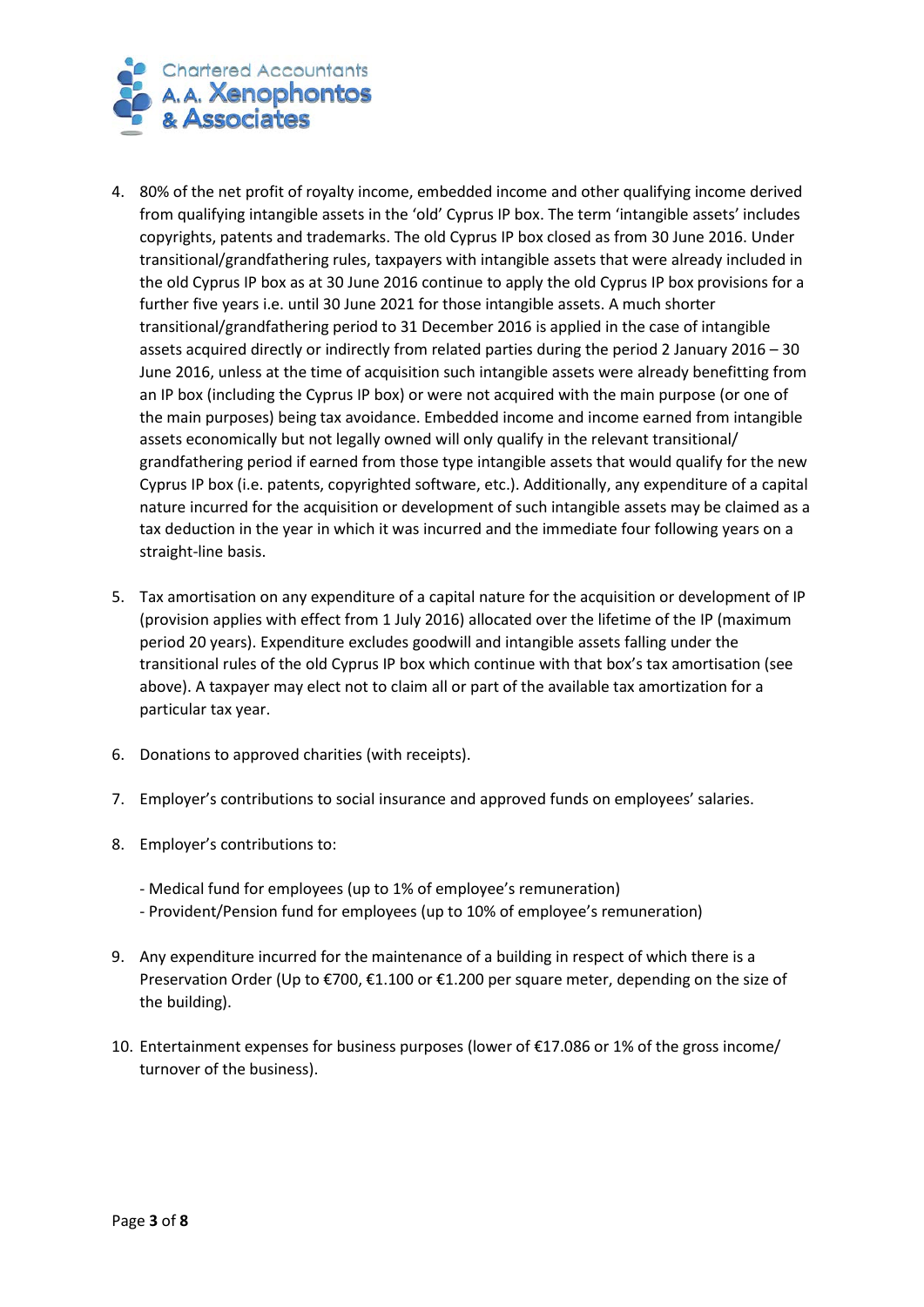

### **Specific non-deductible expenses**

- 1. Expenses of a private motor vehicle.
- 2. Interest applicable to the cost of acquiring a private motor vehicle, irrespective of its use, and to the cost of acquiring any other asset not used in the business, for 7 years from the date of acquisition of the asset.

### **Losses carried forward**

The tax loss incurred during a tax year and which cannot be set off against other income, is carried forward subject to conditions and set off against the profits of the next five years.

The current year loss of one company can be set off against the profit of another, subject to conditions, provided the companies are Cyprus tax resident companies of a group. As from 1 January 2015 a Cyprus tax resident company may also claim the tax losses of a group company which is tax resident in another EU country, provided such EU company firstly exhausts all possibilities available to utilise its losses in its country of residence or in the country of any intermediary EU holding company.

Group is defined as:

- 1. One Cyprus tax resident company holding directly or indirectly at least 75% of the voting shares of another Cyprus tax resident company.
- 2. Both of the companies are at least 75% (voting shares) held, directly or indirectly, by a third company.

As from 1 January 2015, interposition of a non- Cyprus tax resident company(ies) will not affect the eligibility for group relief as long as such company(ies) is/are tax resident of either an EU country or in a country with which Cyprus has a double tax treaty or an exchange of information agreement (bilateral or multilateral).

A partnership or a sole trader transferring a business into a company can carry forward tax losses into the company for future utilisation.

Losses from a permanent establishment abroad can be set off with profits of the company in Cyprus. Subsequent profits of an exempt permanent establishment abroad are taxable up to the amount of losses allowed.

## **Reorganisations**

Transfers of assets and liabilities between companies can, subject to conditions, be effected without tax consequences within the framework of a reorganisation and tax losses can be carried forward by the receiving entity.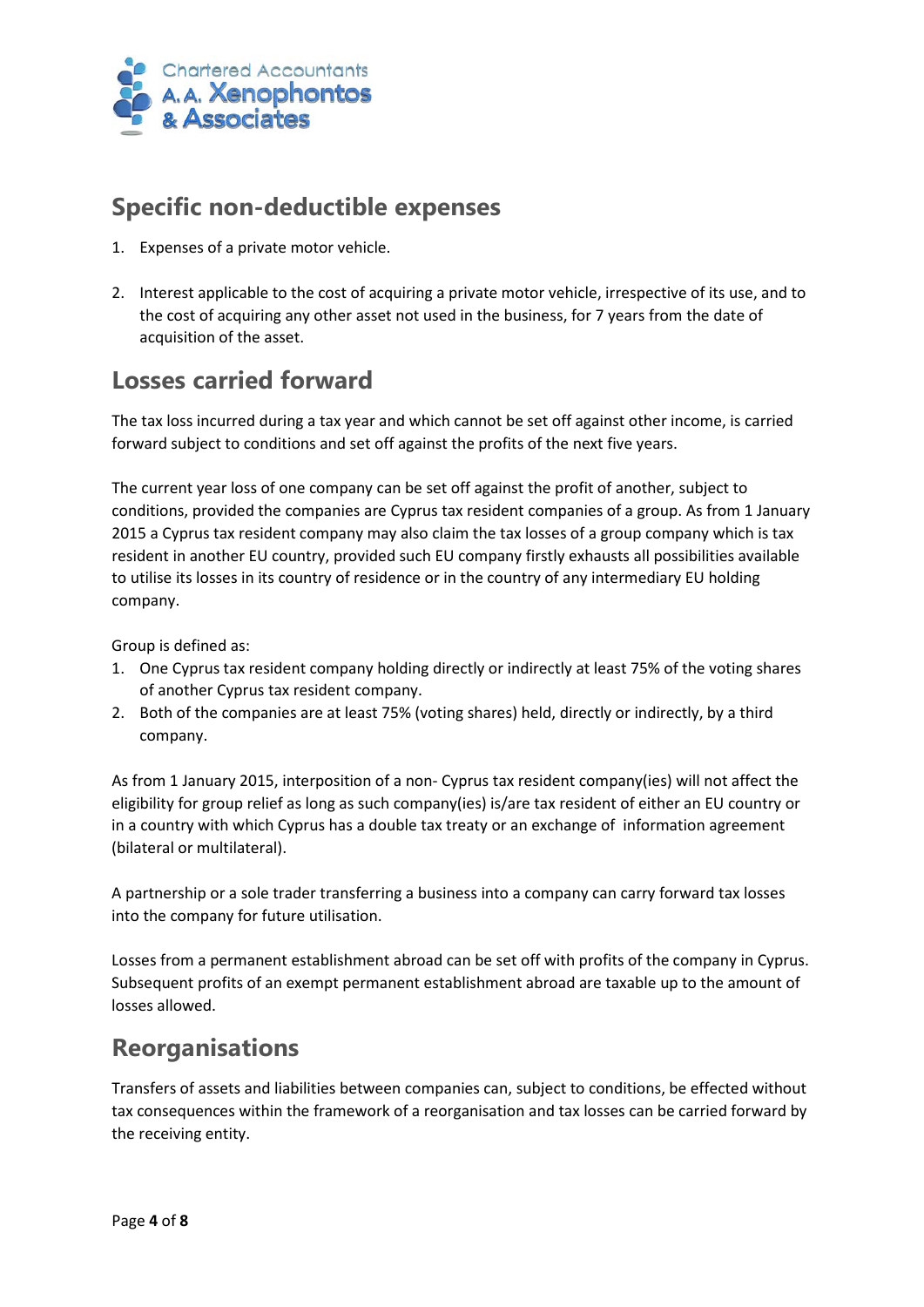

Reorganisations include mergers, demergers, partial divisions, transfer of assets, exchange of shares, transfer of registered office of a European company (SE) or a European cooperative company (SCE).

### **Annual wear and tear allowances on tangible fixed assets**

The following allowances which are given as a percentage on the cost of acquisition are deducted from the chargeable income:

| <b>Plant and machinery (1)</b>                                                          | %           |
|-----------------------------------------------------------------------------------------|-------------|
| Plant and machinery                                                                     | 10          |
| Furniture and fittings                                                                  | 10          |
| Industrial carpets                                                                      | 10          |
| <b>Boreholes</b>                                                                        | 10          |
| Machinery and tools used in an agricultural business                                    | 15          |
| <b>Buildings (2)</b>                                                                    | %           |
| <b>Commercial buildings</b>                                                             | 3           |
| Industrial, agricultural and hotel buildings (3)                                        | 4           |
| <b>Flats</b>                                                                            | 3           |
| Metallic greenhouse structures                                                          | 10          |
| Wooden greenhouse structures                                                            | 331/3       |
| <b>Vehicles and Means of Transportation (1)</b>                                         | %           |
| Commercial motor vehicles                                                               | 20          |
| Motor cycles                                                                            | 20          |
| Excavators, tractors, bulldozers, self-propelled loaders and drums for petrol companies | 25          |
| Armoured Motor Vehicles (e.g. used by Security Services)                                | 20          |
| Specialised Machinery for the laying of Railroads (e.g. Locomotive engines,             |             |
| Ballast wagons, Container wagons and Container Sleeper Wagons)                          | 20          |
| <b>New Airplanes</b>                                                                    | 8           |
| New Helicopters                                                                         | 8           |
| Sailing vessels                                                                         | 4,5         |
| <b>Motor Yachts</b>                                                                     | 6           |
| Steamers, tugs and fishing boats                                                        | 6           |
| Shipmotor launches                                                                      | 12,5        |
| New cargo vessels                                                                       | 8           |
| New passenger vessels                                                                   | 6           |
| Used cargo/passenger vessels                                                            | Useful life |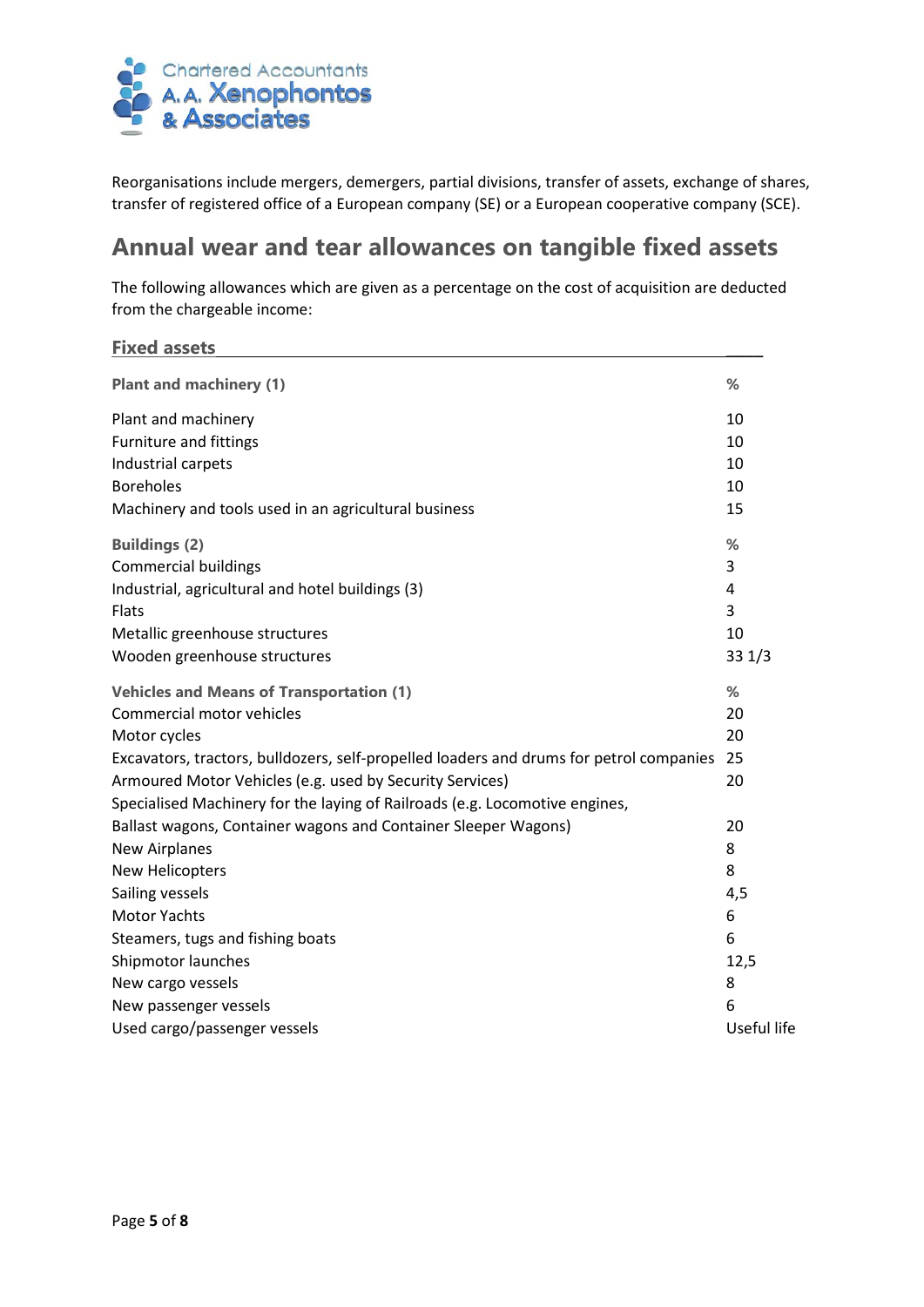

| Other (1)                                                                                          | %     |
|----------------------------------------------------------------------------------------------------|-------|
| Televisions and videos                                                                             | 10    |
| Computer hardware and operating systems                                                            | 20    |
| Application software                                                                               | 331/3 |
| Expenditure on application software less than $E1.709$ , is written off in the year of acquisition |       |
| <b>Wind Power Generators</b>                                                                       | 10    |
| <b>Photovoltaic Systems</b>                                                                        | 10    |
| Tools in general                                                                                   | 331/3 |
| Videotapes property of video clubs                                                                 | 50    |

**Notes**

- 1. Plant and machinery, vehicles (excluding private motor vehicles) and other assets acquired during the tax years 2012 - 2016 (inclusive) are eligible to accelerated tax depreciation at the rate of 20% (excluding such assets which are already eligible for a higher annual tax rate of tax depreciation).
- 2. The rates stated for buildings are for new buildings. Rates are amended in the case of secondhand buildings.
- 3. In the case of industrial and hotel buildings which are acquired during the tax years 2012 2016 (inclusive), an accelerated tax depreciation at the rate of 7% per annum applies.

## **Shipping companies**

The Merchant Shipping Legislation fully approved by the EU provides for exemption from all direct taxes and taxation under tonnage tax regime of qualifying ship-owners, charterers and shipmanagers, from the operation of qualifying community ships (ships flying a flag of an EU member state or of a country in the European Economic Area) and foreign (non-community) ships (under conditions), in qualifying activities.

The legislation allows non-community vessels to enter the tonnage tax regime provided the fleet is composed by at least 60% community vessels. If this requirement is not met, then non-community vessels can still qualify if certain criteria are met.

The legislation includes an "all or nothing" rule, meaning that if a ship-owner/ charterer/ shipmanager of a group elects to be taxed under the tonnage tax regime, all ship-owners/ charterers/ ship-managers of the group should elect the same.

Exemption is also given in relation to the salaries of officers and crew aboard a Cyprus ship.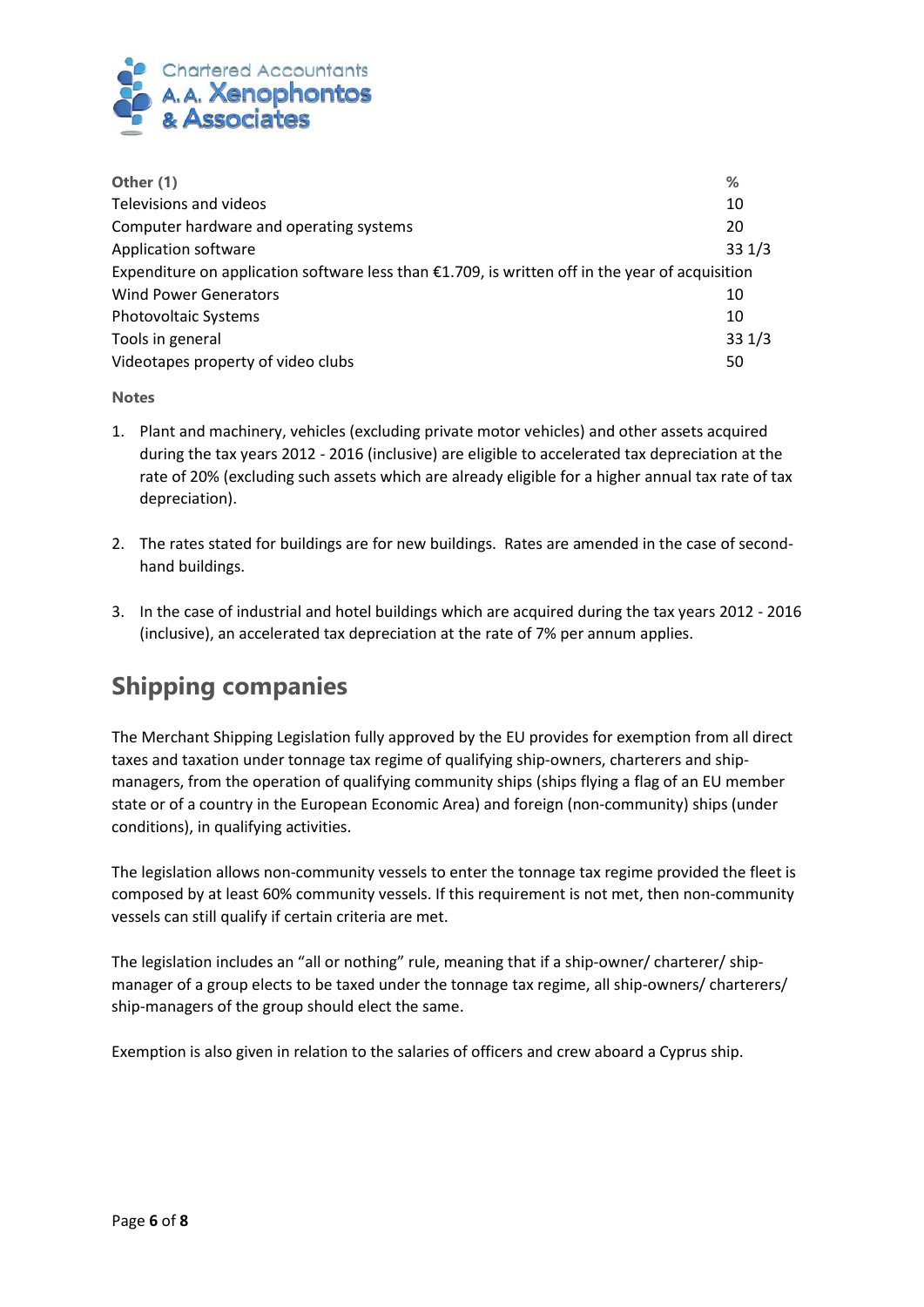

#### **Ship-owners**

The exemption applies to:

- 1. Profits derived from the use/chartering out of the ships.
- 2. Interest income relating to the working capital of the company.
- 3. Profits from the disposal of qualifying ships.
- 4. Dividends received from the above profits at all distribution levels.
- 5. Profit from the disposal of ship-owning companies and its distribution.

The exemption also applies to the bare boat charterer of a vessel flying the Cyprus flag under parallel registration.

#### **Charterers**

The exemption applies to:

- 1. Profits derived from the operation of chartered in ships.
- 2. Interest income relating to the working capital of the company.
- 3. Dividends received from the above profits at all distribution levels.

The law grants the exemption provided that the option to register for Tonnage Tax is exercised for all vessels and provided a composition requirement is met: at least 25% (reduced to 10% under conditions) of the net tonnage of the vessels owned or bare boat chartered in.

#### **Ship-managers**

The tax exemption covers:

- 1. Profits from technical and/or crew management.
- 2. Dividends paid out of these profits at all levels of distribution.
- 3. Interest income relating to the working capital of the company.